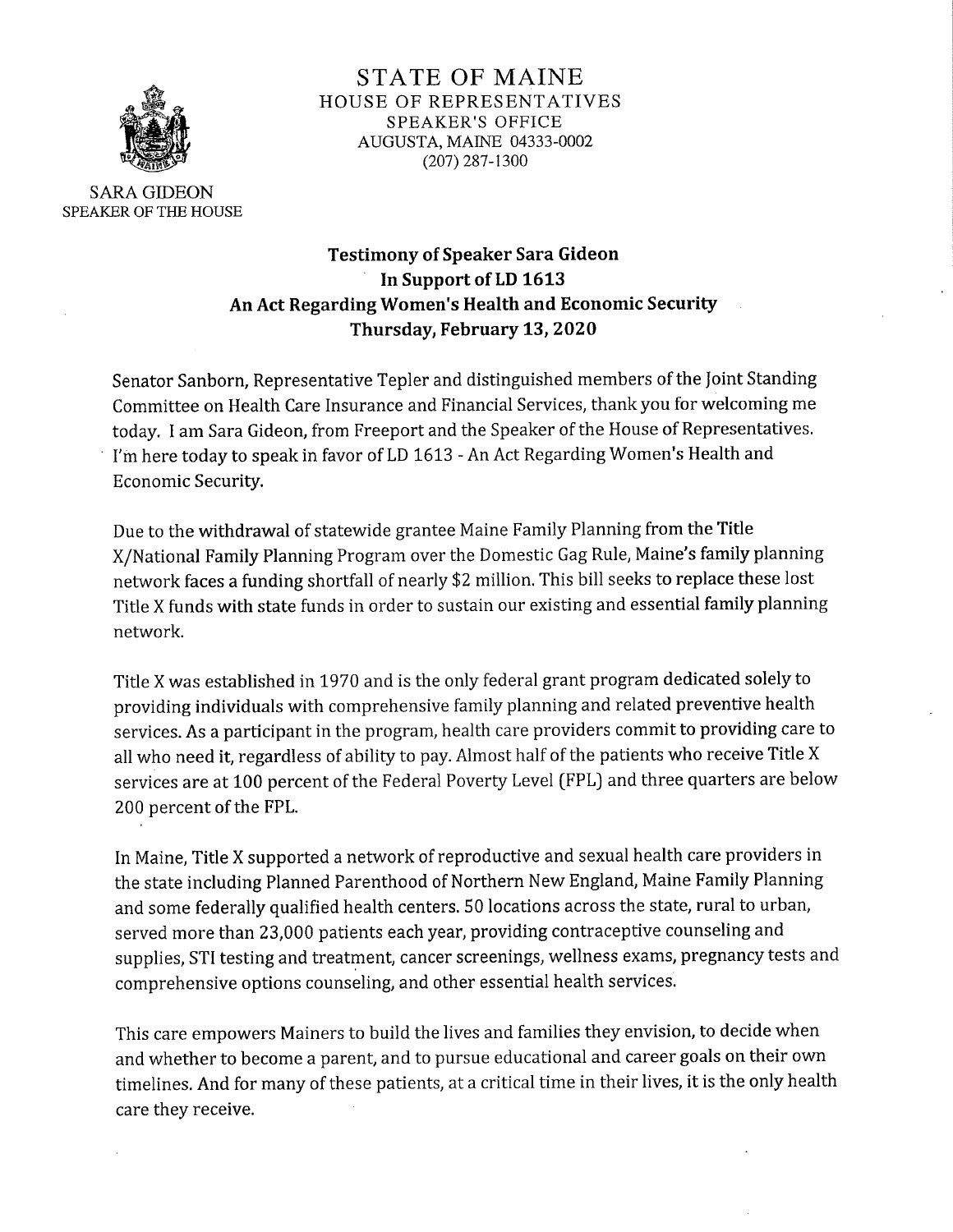Data clearly shows that family planning health centers can be patients' only source of care in underserved communities. In 2016, Title X-funded providers were the sole source of medical care for 60% of their contraceptive clients nationally<sup>1</sup>. Here in Maine, many of these 50 locations fall in locations that are federally recognized as Health Professional Shortage Areas (HPSAs) and Medically Underserved Areas /Populations (MUA/Ps)2 . These areas have been determined to have a critical shortage of primary care, dental care, and / or mental health care providers.

To put that technical language into less complicated terms, for many of the 23,000 patients this is the only health care provider they will see. Their clinics are located in parts of our state that already lack doctors and nurses or where an hour drive is the norm to get to an appointment, not the exception. If we fail to support this network, the impact will be felt disproportionately by the very rural communities and Mainers that already face significant health care challenges.

In February 2019, the federal Office of Population Affairs within the Department of Health and Human Services announced a set of changes to Title X known collectively as the Domestic Gag Rule. The rules prohibited organizations like Maine Family Planning and Planned Parenthood of Northern New England from providing abortion services and federally funded family planning services at the same location, imposing cost-prohibitive physical separation requirements; strictly curtailed counseling on and referrals to abortion services by Title X-funded providers; and eliminated current requirements that Title X sites offer a full range of medically approved family planning methods and non-directive pregnancy options counseling that includes information about prenatal care/ delivery, adoption, and abortion.

In doing so, the federal government inserts itself into a medical conversation that otherwise would and should only involve a patient and their provider. Continuing to accept these Title X funds would have prevented these health care providers from doing their jobs and providing ethical, evidenced based care. As a result, they are left with a significant financial shortfall.

Every Mainer, regardless of income or where they live, should have access to comprehensive, high-quality, and affordable sexual and reproductive health care from an expert family planning provider in their community. This bill will ensure that this network can continue to provide these vital services.

<sup>I</sup>am sure there are others that will follow me today that can dive into further details, but I'd be pleased to answer any questions you may have. I'm confident the committee will consider these matters carefully and I respectfully ask that you support LD 1613 and swiftly move its passage.

<sup>&#</sup>x27; https://www.nationalfamilyplanning.org/title-x\_title-x-key-facts

<sup>&</sup>lt;sup>2</sup> https://www.maine.gov/dhhs/mecdc/public-health-systems/rhpc/hpsa.shtml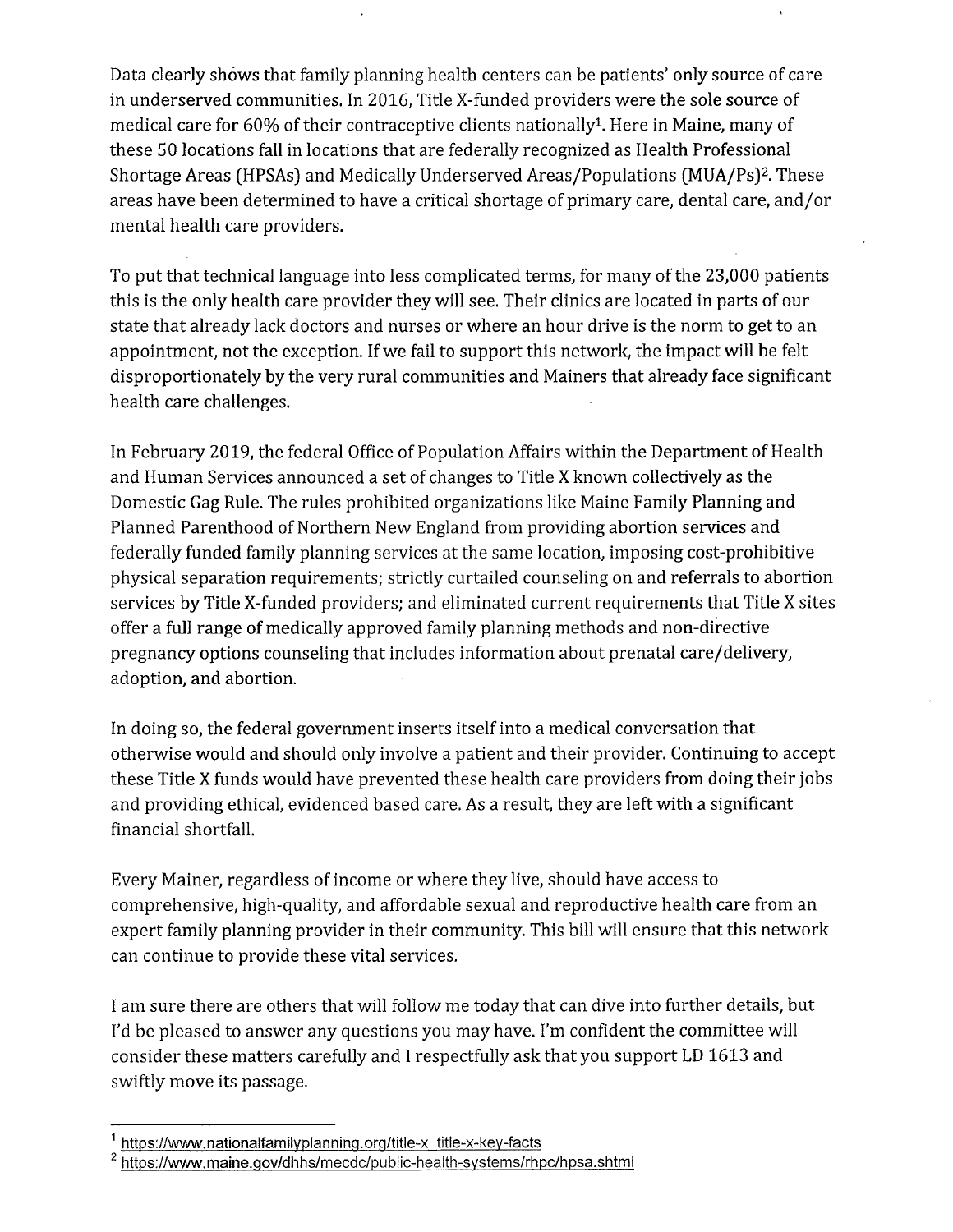LD 1613, "An Act Regarding Women's Health and Economic Security"  $\mathcal{MSTRLIBLITL}$   $\mathcal{LITL}$   $\rightarrow$  /I 3 /  $\rightarrow$ Sponsored by Speaker Gideon

 $FA$  LD 1613 FORHCIFS REVIEW AT PUBLIC HEARING

Proposed Sponsor's Amendment:

## An Act To Ensure Access to Women's Health and Economic Security

Be it enacted by the People of the State of Maine as follows:

Sec. 1. 22 MRSA §1912 is enacted to read:

### §1912. Continued access to family planning services

1. Access to services. ln accordance with this chapter. the department shall provide funding to ensure continued access to family planning services. The department shall issue a request for proposals from qualified providers of family planning services, as defined in section 1902, subsection 4. The department shall select one provider to provide management and oversight of the delivery of family planning services in this State, including, but not limited to, the coordination and management of anv sub-recipients, and shall distribute the funds appropriated for that purpose.

2.Grant. The department shall make the funds available in the form of a grant and may not distribute any funds appropriated pursuant to this section under a fee for service format.

3. Fund established. The Fund to Ensure Access to Family Planning Services is established as a dedicated, nonlapsing fund within the department. The department mav accept funds from any public or private source for the purposes of awarding a grant under this subsection. Anv funds appropriated mav not supplant other sources of funding,

Sec. 2. Appropriations and allocations. That the following appropriations and allocations are made.

#### HEALTH AND HUMAN SERVICES, DEPARTMENT OF

### Fund to Ensure Access to Family Planning Services N339

Initiative: Provides on-going funds to be distiibuted to a single grantee who will provide management and oversight of the delivery of family plamiing services.

| <b>GENERAL FUND</b><br>All Other                              | 2019-20<br>\$0 | 2020-21<br>\$2,035,670 |
|---------------------------------------------------------------|----------------|------------------------|
| <b>GENERAL FUND TOTAL</b>                                     | \$0            | \$2,035,670            |
| HEALTH AND HUMAN SERVICES, DEPARTMENT OF<br>DEPARTMENT TOTALS | 2019-20        | 2020-21                |
| <b>GENERAL FUND</b>                                           | \$0            | \$3,053,505            |